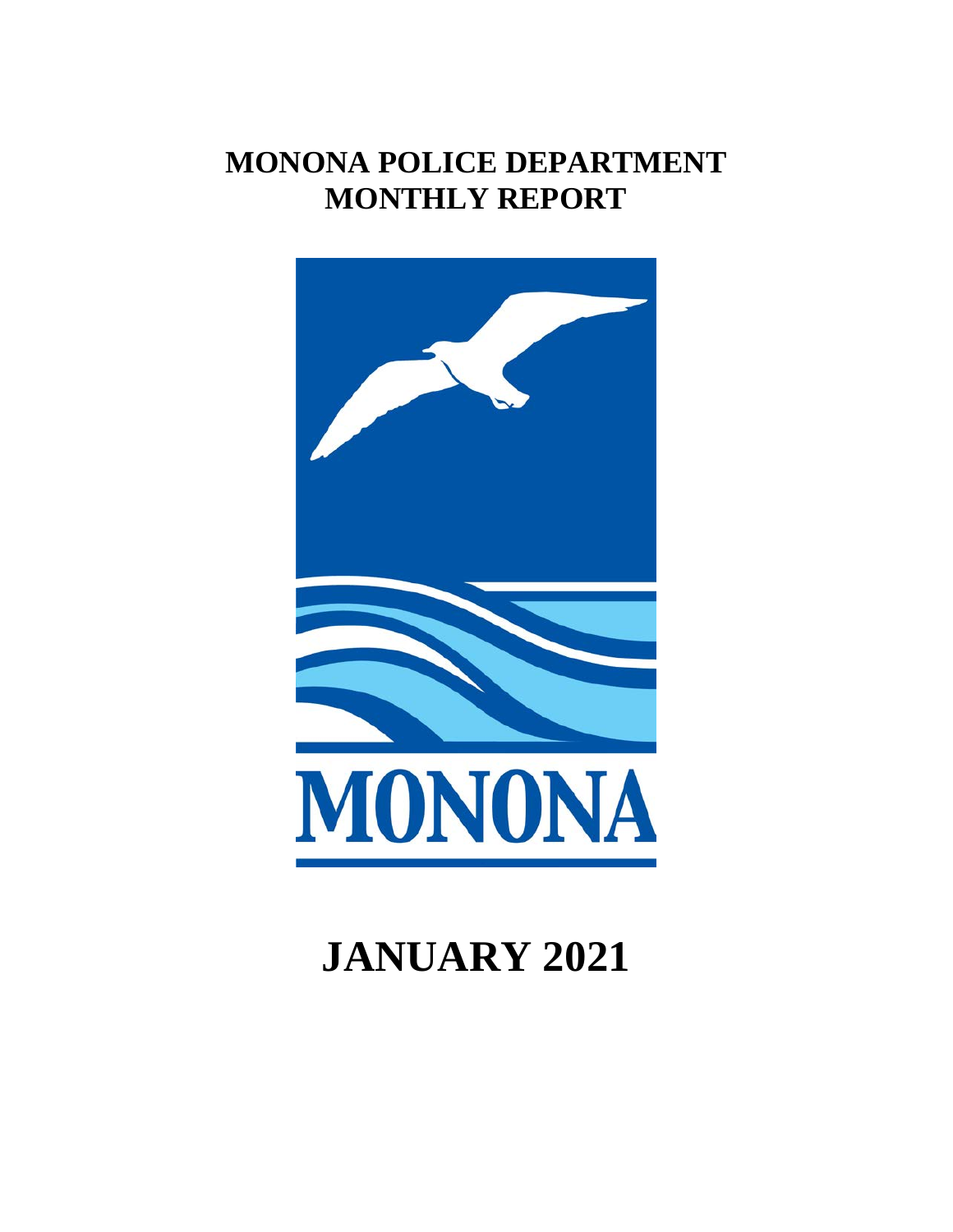#### **OPERATIONS DIVISION**

In January of 2021, the Operations Division handled 24 vehicle crashes and issued 145 traffic warnings, 167 traffic citations, and 5 parking tickets. Our calls total for January was 921 calls for service.

## **Training**

Community Relations Officer Reynolds attended a 32-hour *Recovery Coach Training*  hosted by MAARI (Madison Area Addiction Recovery Initiative).

Officers Franca, Mashak, and Winckler attended a 2-hour online training on *Officer Wellness in the 21st Century*.

Officer Hickmann and Officer Mashak attended a 2-hour online training on *An Introduction to Non-Fatal Strangulation* cases.

Officer Wedig attended two 2-hour online trainings. *Determining the Predominant Aggressor* and *Best Practice Considerations for Schools in Active Shooter or Armed Assailant Drills.*

Officer Winckler attended a 1.5-hour online wellness training on *Taking Care of Officers*.

Lt. Wiegel, and Officers Wunsch, Flora, Franca, Mashak and Hoffman attended a 2-hour online training on the Paradigm Shooting in Middleton titled *Active Shooter: The Story and the Aftermath*.

Interim Chief Deuman attended a 36-hour online new Chief's Conference.

Officer Ginther attended a 2-hour online training on *Mary's Law*.

Officers Ginther and Hickmann attended a 2-hour online training on *Crisis Negotiation with Domestic Violence Subjects.*

Officers Hickmann and Mashak attended a 2-hour online training on *Investigating Non-Fatal Strangulation.* 

Sgt. Winge attended a 4-hour online *Instructor Recertification.* 

All Officers attended a 2 hour firearms In-Service.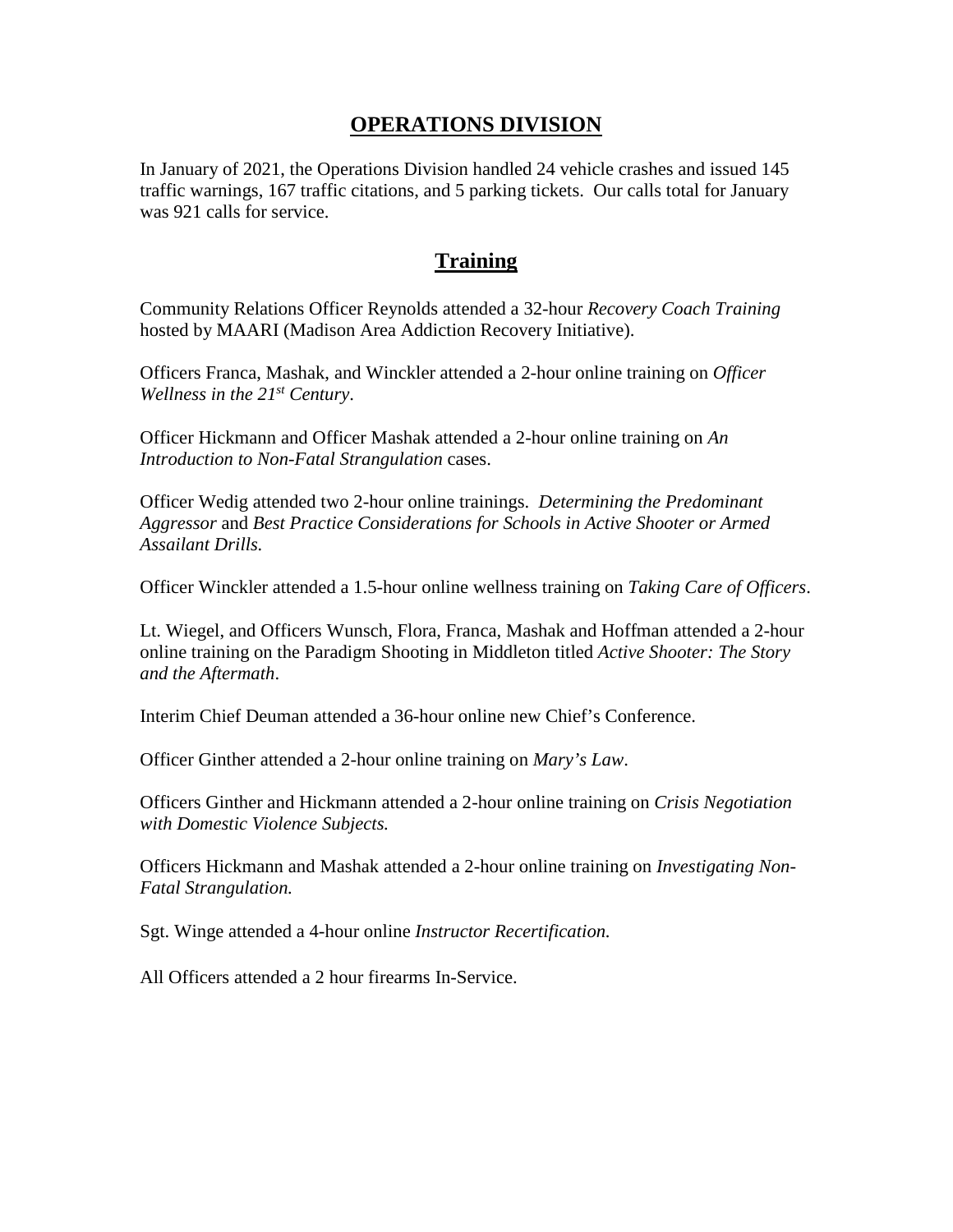## **Speed Trailer**

In January the Speed Trailer was put away for the winter season. To request the speed trailer in your neighborhood contact Community Relations Officer Nathan Reynolds at [nreynolds@ci.monona.wi.us](mailto:nreynolds@ci.monona.wi.us)

## **Security Checks**

Officers performed 16 security checks in the month of January. A security check is when an Officer goes into a business and walks around to meet with staff to discuss any problems that the businesses are aware of. This also serves as a deterrent for theft. For the overnight shift, this entails checking the perimeter of the business and pulling on doors to make sure the businesses are secure.

## **Retail Thefts**

There were 17 retail theft cases in January, down quite a few from the 25 cases in December. Around 40 cases are typical in a month. These cases can be time consuming if the suspect flees and follow-up outside the City is necessary.

## **Tellurian Treatment Center**

In January, we had 7 calls to the Tellurian property totaling 12 hours of police time.

#### **Use of Force Incidents**

On January  $9<sup>th</sup>$ , 2021 at 11:40pm an Officer heard radio traffic of an auto stolen out of Fort Atkinson heading towards Monona, being tracked by GPS. Our Officer observed the vehicle and attempted to make a traffic stop. The suspect then ran a red light and accelerated away at high speeds. The pursuit was terminated. (MO21-00262) Suspect Not Identified.

On January  $15<sup>th</sup>$ , 2021 at 7:36pm an Officer assisted the WI State Patrol on a traffic stop of a stabbing suspect out of Janesville. Our Officer, pursuant to a High Risk stop, had his handgun pointed at the suspects until they were taken into custody by the Troopers. (MO21-00437) M/W 40 F/W 41

On January  $17<sup>th</sup>$ , 2021 at 2:03am an Officer observed a speeding vehicle 80 MPH in a 55 MPH zone. A stop was attempted but the driver accelerated to reckless speeds. An Officer attempted to use a tire deflation device but it was not successful, so the pursuit was terminated. (MO21-00470) Suspect Not Identified.

On January 18<sup>th</sup>, 2021 at 12:46am an Officer observed a stolen vehicle drive by on South Towne Drive. A stop was attempted but the driver rapidly accelerated to get away. The use of a tire deflation device was attempted but was not successful. The Officer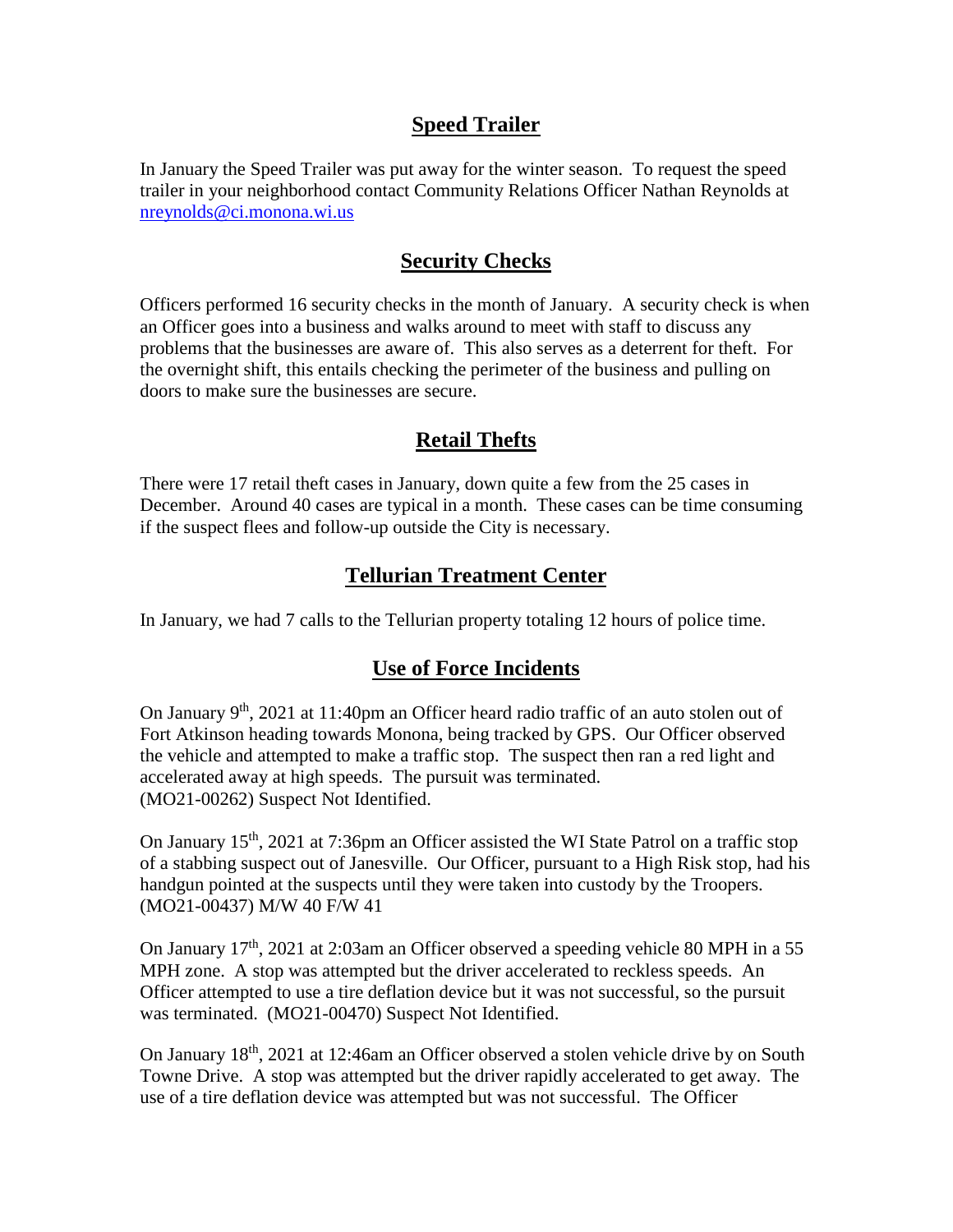terminated the pursuit but traveled in the general direction the suspect drove. The Officer observed the vehicle stop quite far ahead and five occupants fled on foot. A K9 deputy located 2 suspects and our Officer located one suspect hiding behind a shed in a nearby yard. Another Monona Officer engaged in a foot pursuit across a parking lot until the male gave up and stopped. The four males were arrested and taken to JRC. M/B 15, M/B 14, M/B 16, M/B16. (MO21-00489)

On January  $22<sup>nd</sup>$ ,  $2021$  at 5:46pm an Officer observed a vehicle speeding 90 MPH in a 55 zone. The vehicle also lacked a license plate. A stop was attempted, but the driver made an abrupt lane change starting to exit the highway but pulling back on last second. Due to the dangerous driving the stop attempt was terminated. (MO21-00622) Suspect Not Identified.

On January  $26<sup>th</sup>$ ,  $2021$  at 9:39pm an Officer observed a vehicle speeding 75 MPH on the beltline. The driver rapidly accelerated away from the Officer before he could even turn on his emergency lights. The stop attempt was terminated. (MO21-00690) Suspect Not Identified.

On January  $26<sup>th</sup>$ , 2021 at 11:56pm an Officer observed a vehicle speeding 75 MPH on the beltline. A stop was attempted and the driver accelerated away. Our Officer continued in the same direction the suspect had fled, and discovered the driver had crashed when he exited the highway. The suspect was arrested for Recklessly Endangering Safety, and Eluding, and cited for running a red light and operating with a revoked license. (MO21-00766) M/B 17

On January 29<sup>th</sup>, 2021, at 3:28am, an Officer heard radio traffic of a Dane County Deputy in a pursuit the wrong direction on Highway 12 heading towards Monona. The Deputy requested mutual aid to use a tire deflation device on the vehicle. Our Officer set up in a safe location and the vehicle did impact the deflation sticks. As the vehicles were traveling at approximately 100 MPH the deputy also drove over the deflation sticks. The suspect came to a stop by Monona Drive and Dane County Deputies were able to take the driver into custody. The driver was arrested for felony Eluding and OWI. (MO21-00842) F/U 21

## **Citizen Complaints**

There were no citizen complaints in January.

## **1st Shift Monthly Report**

On January  $5<sup>th</sup>$ , 2021, at 7:15am, an Officer was dispatched to the Beltline to assist a Town of Madison PD Officer who was out with a disabled vehicle where the male driver was unresponsive. While the Town Officer was waking the male, our Officer observed a handgun laying on the back seat. A check of the gun showed it listed as stolen out of Madison. The male was currently out on felony bail from a drug possession with intent to deliver charge and carrying a concealed weapon. EMS checked on the male's health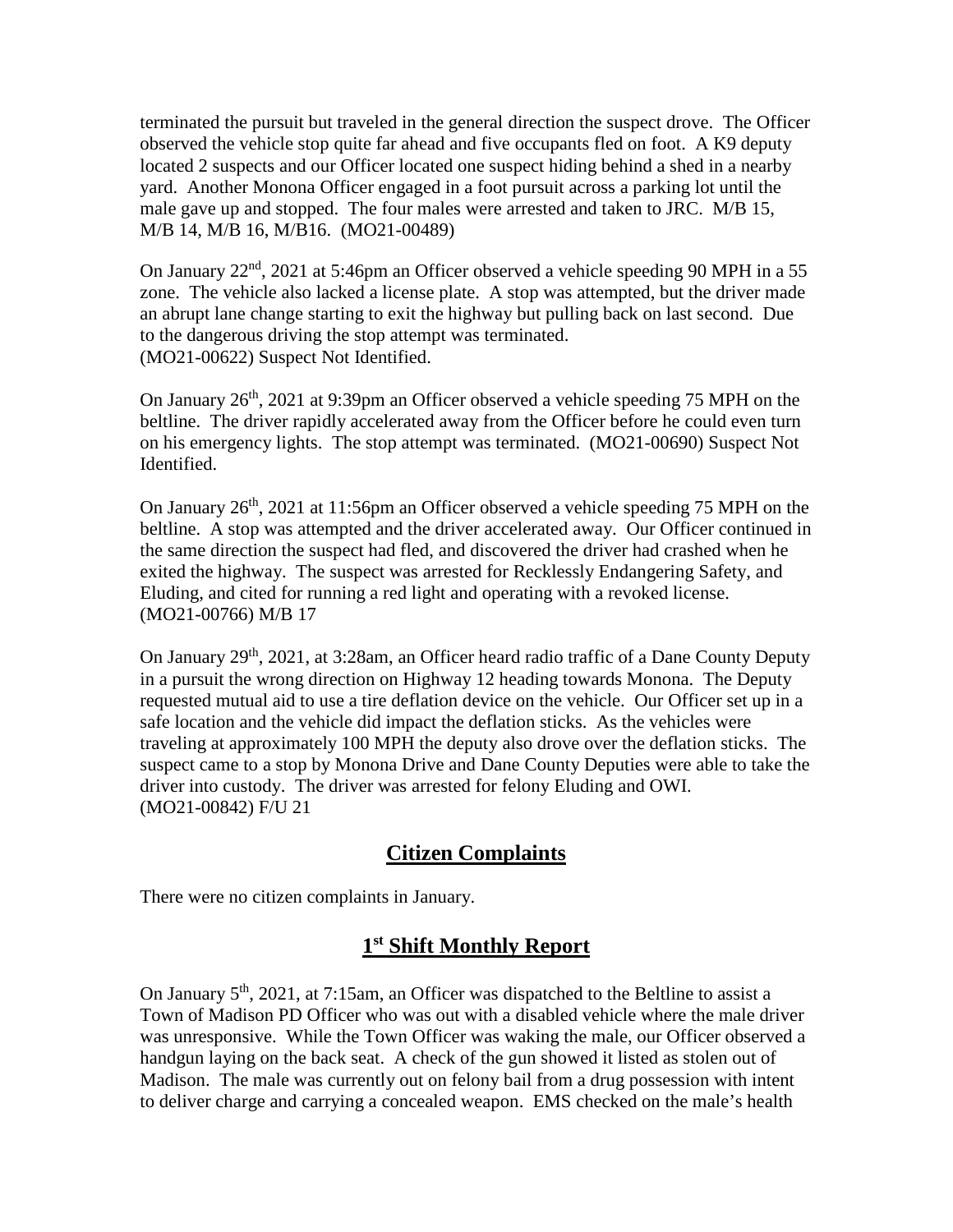and once cleared, he was taken to the Dane County Jail for carrying a concealed weapon, felony bail jumping, and possession of stolen property. MO21-00088

| 2021                                                 | <b>JAN</b><br><b>Hrs</b> | <b>TOTAL</b><br><b>HRS</b><br>To Date | <b>APPROX COST</b><br>To Date |  |
|------------------------------------------------------|--------------------------|---------------------------------------|-------------------------------|--|
| TRAINING CONSORTIUM (In-Service)                     | 9                        | 9                                     | \$501                         |  |
| TRAINING CONSORTIUM (Instructors for In-Service)     | 8.5                      | 8.5                                   | \$473                         |  |
| OTHER REQUIRED TRAINING (ECIR/Radar/CPR/K9)          | 8                        | 8                                     | \$445                         |  |
| OPTIONAL OFFICER TRAINING                            |                          | 0                                     | \$0                           |  |
|                                                      |                          |                                       |                               |  |
| <b>SICK LEAVE Coverage</b>                           |                          | 0                                     | \$0                           |  |
| <b>VACATION Coverage</b>                             | 16                       | 16                                    | \$890                         |  |
| <b>FLOATING HOLIDAY Coverage</b>                     |                          | 0                                     | \$0                           |  |
| MILITARY LEAVE Coverage                              |                          | 0                                     | \$0                           |  |
| FMLA Coverage (Work injury, baby leave, etc)         |                          | 0                                     | \$0                           |  |
|                                                      |                          |                                       |                               |  |
| <b>COURT</b>                                         | 14                       | 14                                    | \$779                         |  |
|                                                      |                          |                                       |                               |  |
| LATE/EARLY CALL or SERIOUS INCIDENT                  | 42.5                     | 42.5                                  | \$2,364                       |  |
| Special Event (Meeting, Parade, Festival, Drug Work) | 1                        | 1                                     | \$56                          |  |
| <b>Mental Health Case</b>                            |                          | 0                                     | \$0                           |  |
|                                                      |                          |                                       |                               |  |
| Officer Dispatch Coverage                            |                          | 0                                     | \$0                           |  |
|                                                      |                          |                                       |                               |  |
| MG High School OT (Reimbursed)                       |                          | 0                                     | \$0                           |  |
| <b>TRAFFIC GRANT (Reimbursed)</b>                    | 36                       | 36                                    | \$2,003                       |  |
| <b>TASK FORCE (Reimbursed)</b>                       |                          | 0                                     | \$0                           |  |
|                                                      |                          |                                       |                               |  |
| <b>TOTAL HRS</b>                                     | 135.00                   | 135.00                                |                               |  |
| Expense Per Month @ average OT rate \$55.63 / HR     | \$7,510                  |                                       | \$7,510                       |  |

## **Officer Overtime Analysis**

Lieutenant Curtis Wiegel is the Operations Commander and 1<sup>st</sup> shift patrol supervisor. He can be reached at <u>cwiegel@ci.monona.wi.us</u>.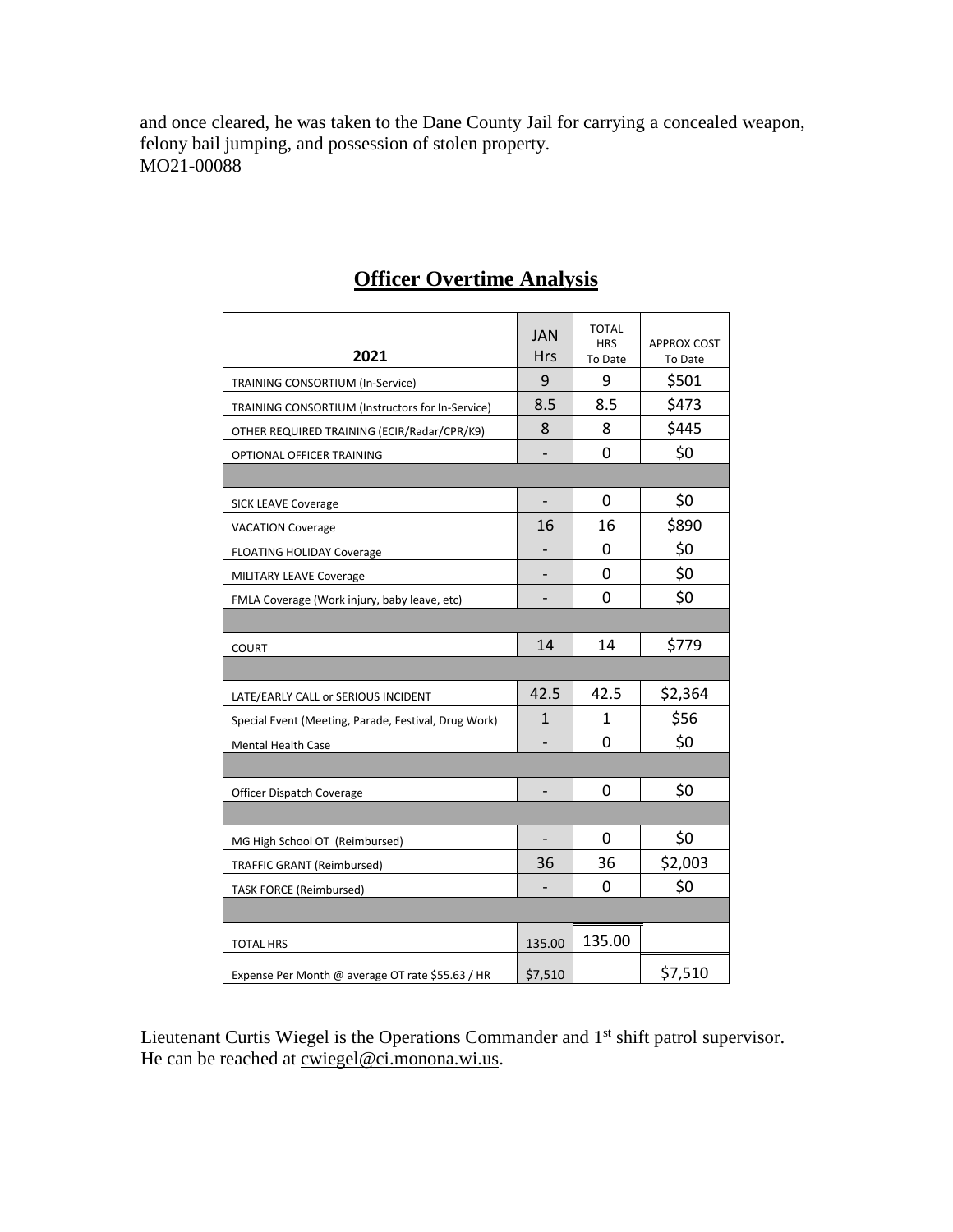#### **2nd Shift**

Here is the second shift activity report for the January. Officers conducted 155 traffic stops. We handled 12 Retail Thefts, and 9 crashes.

The following are some of the cases second shift handled this month.

On January  $2<sup>nd</sup>$  at about 5:17 pm Officers responded to McDonalds on Broadway for a disturbance. A customer was upset about their food and yelling at the workers. Prior to Officers arriving the customer slammed the drive through closed and hurt an employee's finger. Citations were issued.

On January 8<sup>th</sup> around 7:13p m Officers responded to 111 River Place for a stolen auto. The owner had left the vehicle running in the lot briefly and it was stolen. Later that evening the vehicle was located unoccupied and returned to the owner.

On January  $16<sup>th</sup>$  about 3:55 pm Officers were dispatched to Wal-Mart for a physical altercation by the registers. Upon arrival the suspect had already fled. Officers spoke to the victim, who was pregnant, and learned that she was attacked by another woman who she did not know. It appears that attack was unprovoked and the investigation is ongoing.

On January  $24<sup>th</sup>$  around 4:19 pm Officers responded to the beltline for a report of a gray Jeep shooting at a white truck. The caller was a witness and uninvolved. Officers searched the area for the vehicles and shared the information with surrounding departments. Neither person from the Jeep or Truck contacted the police. Officers were unable to locate the scene where this took place.

On January  $25<sup>th</sup>$  at 9:01pm Officers were dispatched to the 300 block of West Broadway for numerous calls of gun shots. Upon arrival, Officers located an unoccupied parked vehicle that had been shot. During the investigation, the vehicle owner arrived on scene. The owner was uninjured and not aware of what had occurred. The investigation is ongoing.

Sergeant Jeremy Winge is the 2nd shift patrol supervisor and can be contacted at: jwinge@ci.monona.wi.us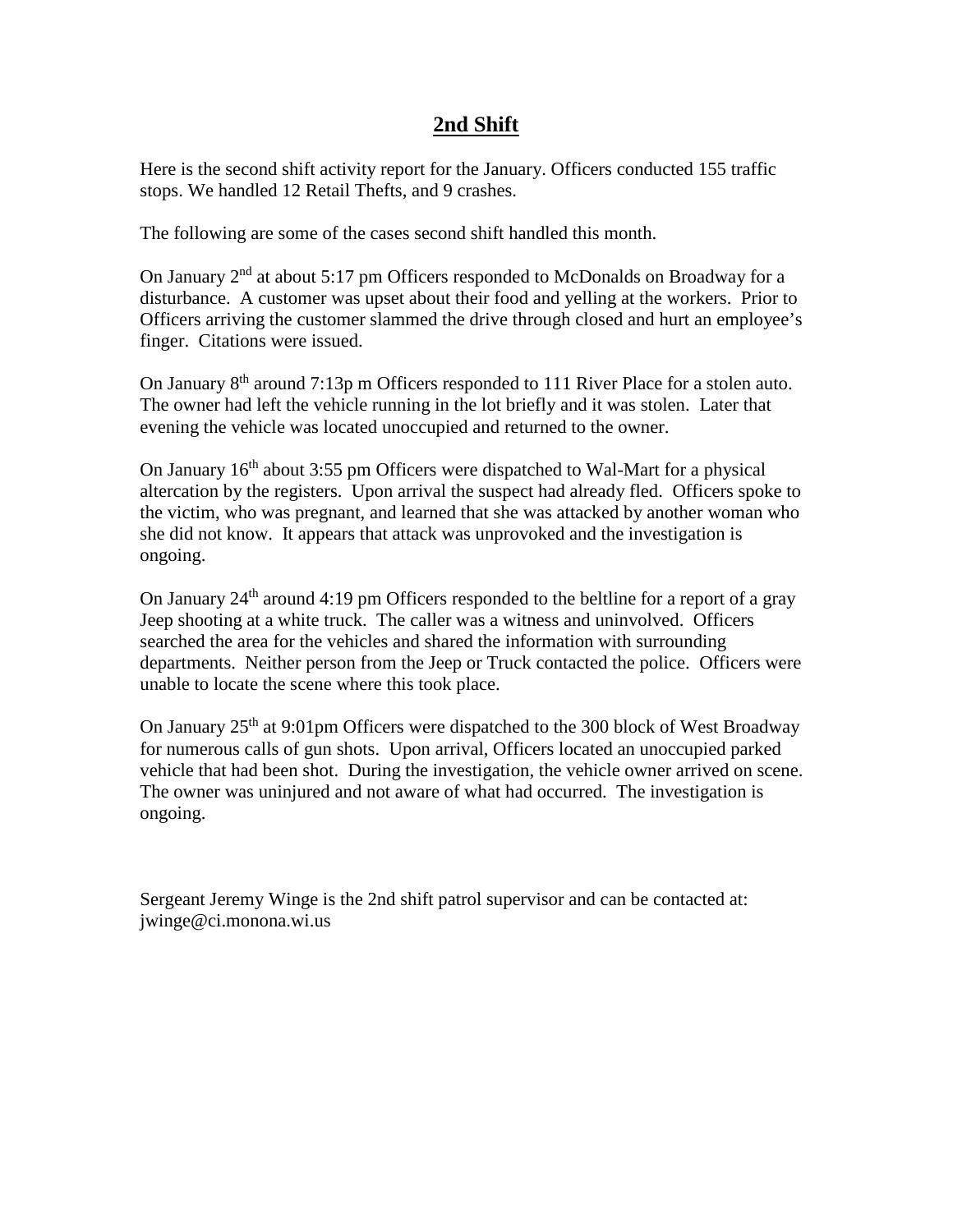## **3rd Shift January 2021 Monthly Report**

During the month of January, third shift officers for the Monona Police Department conducted 106 traffic stops, resulting in 2 OWI arrests. Of those 106 traffic stops, 62 were given warnings, while 44 were issued citations. Officers investigated two accidents while responding to several disturbance calls.

On January  $11<sup>th</sup>$ , 2021 at 1:18 a.m. an officer observed a Nissan sedan that had eluded multiple agencies traveling eastbound on HWY 12. Monona officers were getting set up with tire deflation devices when the vehicle came to a stop. A high risk traffic stop was conducted and the occupants were taking into custody. The driver was arrested for felony eluding and possession with intent to deliver THC.

On January  $18<sup>th</sup>$ , 2021 at 12:46 a.m. an officer attempted to make a traffic stop on a stolen automobile. The suspect vehicle attempted to elude officers but struck a snow bank when making a left turn. The occupants fled on foot where 4 out of 5 occupants were taken into custody and transported to the Juvenile Reception Center.

On January  $20<sup>th</sup>$ ,  $2021$  at 1:48 a.m. a traffic stop was conducted for a speed violation, 90 mph in a 55 mph zone. The officer could smell a strong odor of marijuana. A search of the vehicle and occupants were conducted. The passenger in the vehicle was arrested for concealing 25.7 grams of cocaine near his rectum and 3.4 grams of marijuana found in the vehicle.

On January  $22<sup>nd</sup>$ ,  $2021$  at 11:30 p.m. an officer was catching up to a speeding vehicle, 86 mph in a 55 mph zone. During this the suspect vehicle crashed into the concrete median barrier near John Nolan Dr. The operator was arrested for OWI 1<sup>st</sup> offense, with a B.A.C. of .21 g/210L.

On January  $26<sup>th</sup>$ , 2021 at 11:56 p.m. an officer observed a vehicle traveling 75 mph in a 55 mph zone. Officers attempted to make a traffic stop on the vehicle which only increased speeds. The vehicle exited onto South Towne Dr where it was struck by another vehicle. No injuries were sustained. The driver was booked into Dane Co Jail on 1<sup>st</sup> degree reckless endangering safety, reckless driving and felony eluding charges.

On January  $28<sup>th</sup>$ ,  $2021$  at 12:35 a.m. a traffic stop was attempted on a speeding vehicle. The vehicle however eluded officers traveling in excess of 110 mph. The officer terminated the pursuit and once able to obtain a registration plate. Follow up investigation determined who the driver of the vehicle was. Felony charges were referred to the Dane Co District Attorney's office.

On January  $29<sup>th</sup>$ ,  $2021$  at 1:33 a.m. a traffic stop was conducted on HWY 12 at Stoughton Rd. When the officer was walking up to the vehicle it accelerated away. Officers had tire deflation devices set up near South Towne Dr. The vehicle excited South Towne Dr but was unable to maintain control of the vehicle and slid off the roadway. The driver fled on foot and was apprehended by police. The suspect had 3.9 grams of heroin and 29 grams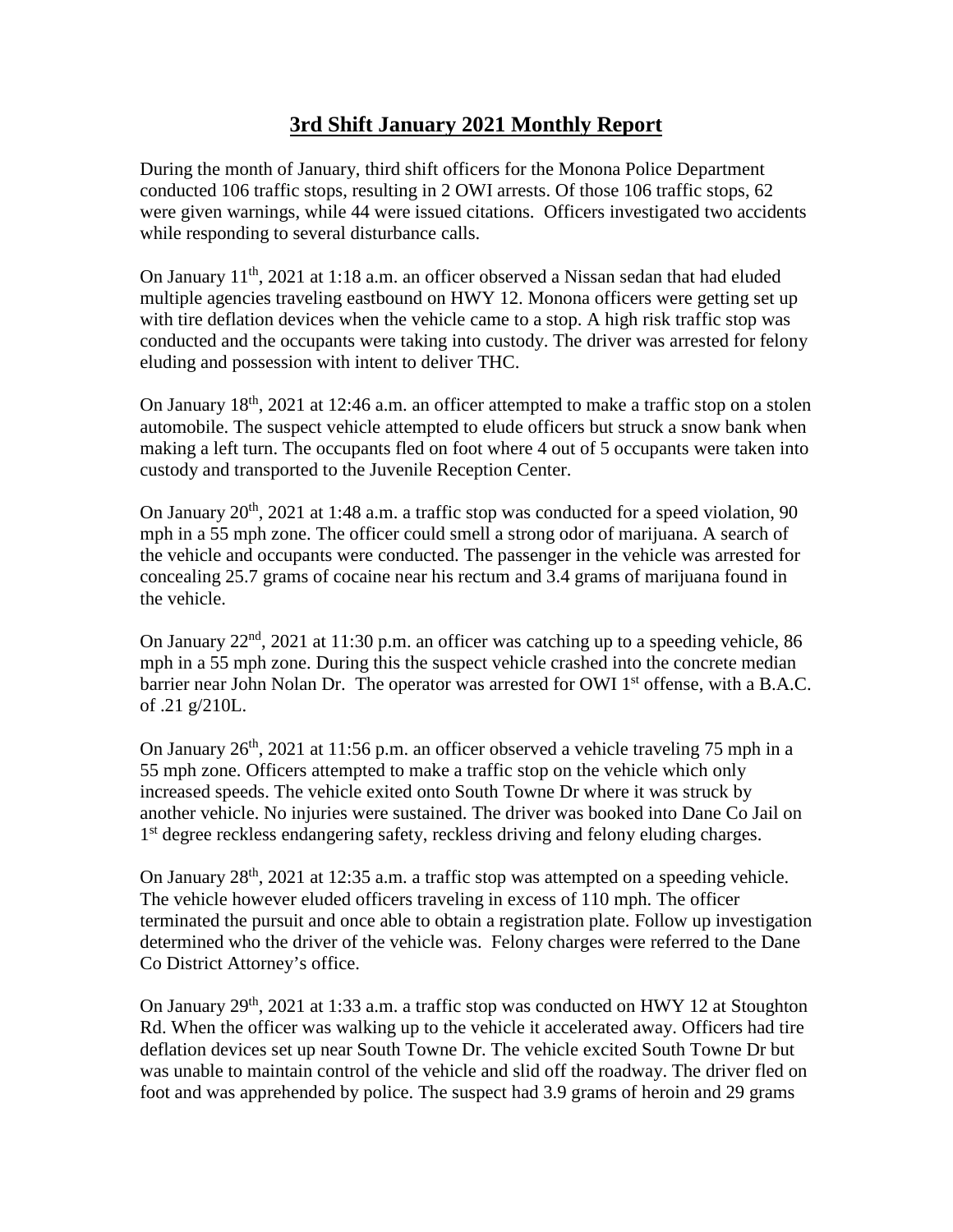of marijuana on his person. He was booked into Dane Co Jail on a parole hold, felony eluding, possession with intent to deliver heroin and possession of marijuana.

On January  $29<sup>th</sup>$ ,  $2021$  at 3:31 a.m. Dane Co Sheriff's Department was pursuing a vehicle traveling eastbound in the westbound lanes of traffic on HWY 12. Mutual aid was requested for Tire deflation device. A Monona officer set up near Stoughton Rd and was able to deploy tire deflation devices striking the vehicle. This caused the tire to deflate and come to a stop at Monona Dr. The occupants were taking into custody.

Sergeant Adam Nachreiner is  $3<sup>rd</sup>$  shift patrol supervisor and can be contacted at anachreiner@ci.monona.wi.us

## **Community Relations Officer January '21 Notable Activities**

01/05- Investigated Crash w/Injury on USHWY12 & Monona Drive 01/11-01/14- Virtually attended Police Assisted Addiction & Recovery Initiative Training 01/12- Attended License Review Committee Hearing 01/18- Attended in-person ALICE Training at Saukville Elementary School 01/22- Investigated report of sexual assault that allegedly occurred at Dane County Care Center, Tellurian 300 Femrite Drive 01/28- Attended Good Neighbor Project Meeting w/City of Madison PD, City of Davenport (IA) PD & City of Madison Residents \*Continued to Update Emergency Key Holder Directory reference Monona Businesses \*Reviewed License Requests throughout December

## **INVESTIGATIVE DIVISION**

## **Detective Unit**

During the month of January 48 cases were reviewed for possible referral to the Investigative Division.

| <b>Battery</b>              | 2  |
|-----------------------------|----|
| <b>Burglary</b>             | 1  |
| Death Investigation         | 1  |
| Drug Investigation          | 2  |
| Fraud                       | 5  |
| Overdose                    | 1  |
| <b>Recovered Stolen Veh</b> | 2  |
| <b>Retail Theft</b>         | 17 |
| Sex Offense                 | 1  |
| Stolen Vehicle              | 2  |
|                             |    |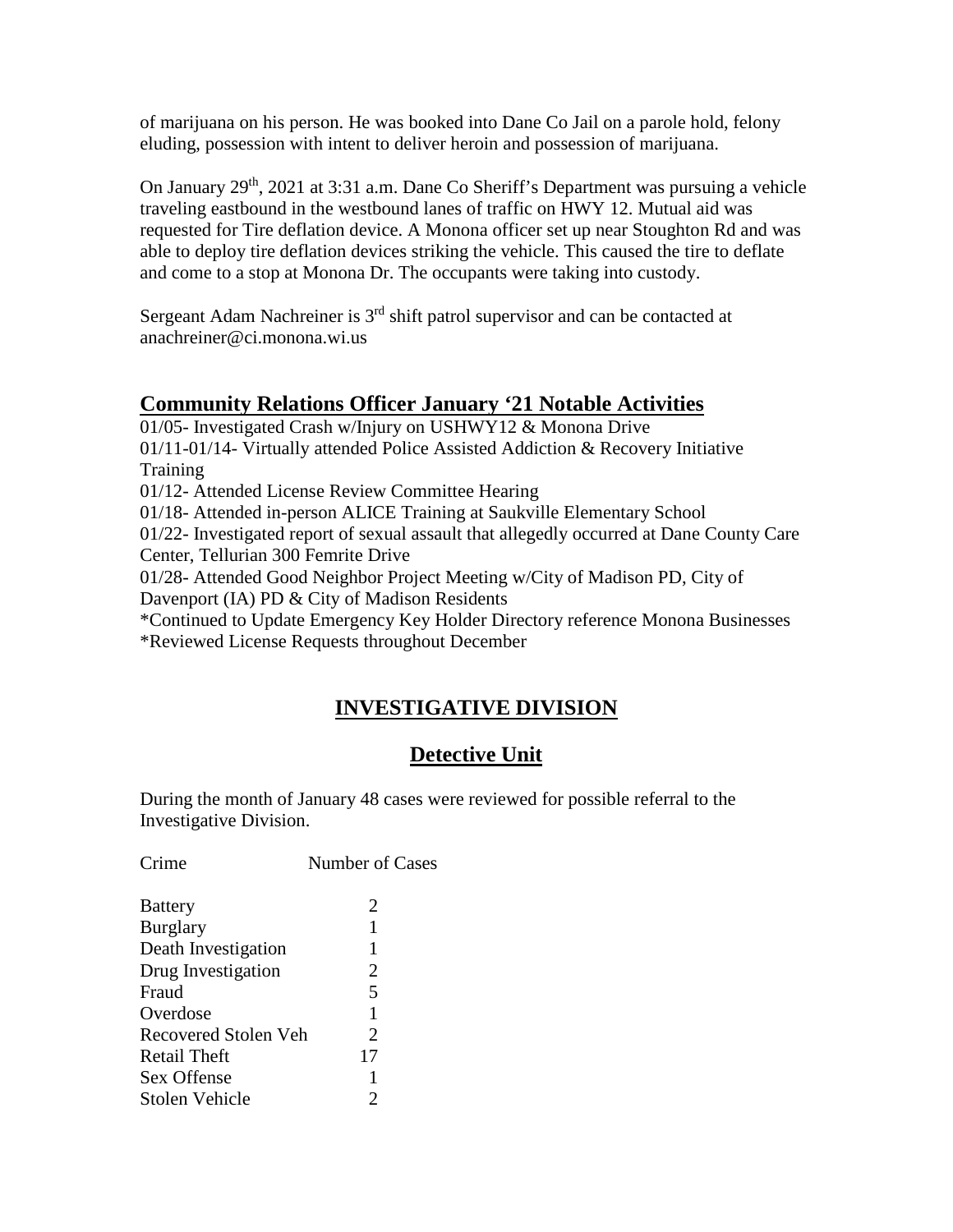| Theft                    | 10 |
|--------------------------|----|
| Threats                  |    |
| <b>Weapons Violation</b> |    |

Members of the Investigative Unit were assigned to review and/or assist with many of the current and past incidents.

## **Current Investigations**

#### **MO21-00489 - STOLEN VEHICLE PURSUIT**

On 01-18-21, our department pursued a stolen vehicle that subsequently crashed. There were no injuries and the vehicle sustained minor damage. Five suspects fled on foot and four were caught and arrested. Detectives followed up and were able to find evidence about who the driver was for proper charging purposes. The fifth suspect was never identified.

#### **MO21-00122 - CREDIT CARD FRAUD**

A wallet was stolen from Planet Fitness and then the stolen credit card was used at area businesses which detectives assisted with in investigating. This case is still active.

#### **MO21-00730 - WEAPONS INCIDENT**

A Detective was called out to help investigate a case where a parked unoccupied vehicle was shot up by a suspect. Double digit rounds were fired into the vehicle on 01-25-21 in the parking lot of Yahara Terrace in the 300 block of W. Broadway. A potential suspect has been identified and this was believed to be a targeted incident.

#### **MO21-00523 -DEATH INVESTIGATION**

A detective was called out to investigate the death of an 18-year-old male at his home owned by his parents. The investigation is pending toxicology, however, initial investigations lead to the death being a result of a drug overdose.

#### **Other Activities**

Property room management Municipal court officer duties Assisted federal and local agencies with drug cases involving Monona suspects

If you have information to provide in these or other incidents, please contact: Det. Sgt. Ryan Losby can be contacted at [rlosby@ci.monona.wi.us](mailto:rlosby@ci.monona.wi.us) Det. Matthew Bomkamp can be contacted at [mbomkamp@ci.monona.wi.us](mailto:mbomkamp@ci.monona.wi.us)

## **School Resource Officer**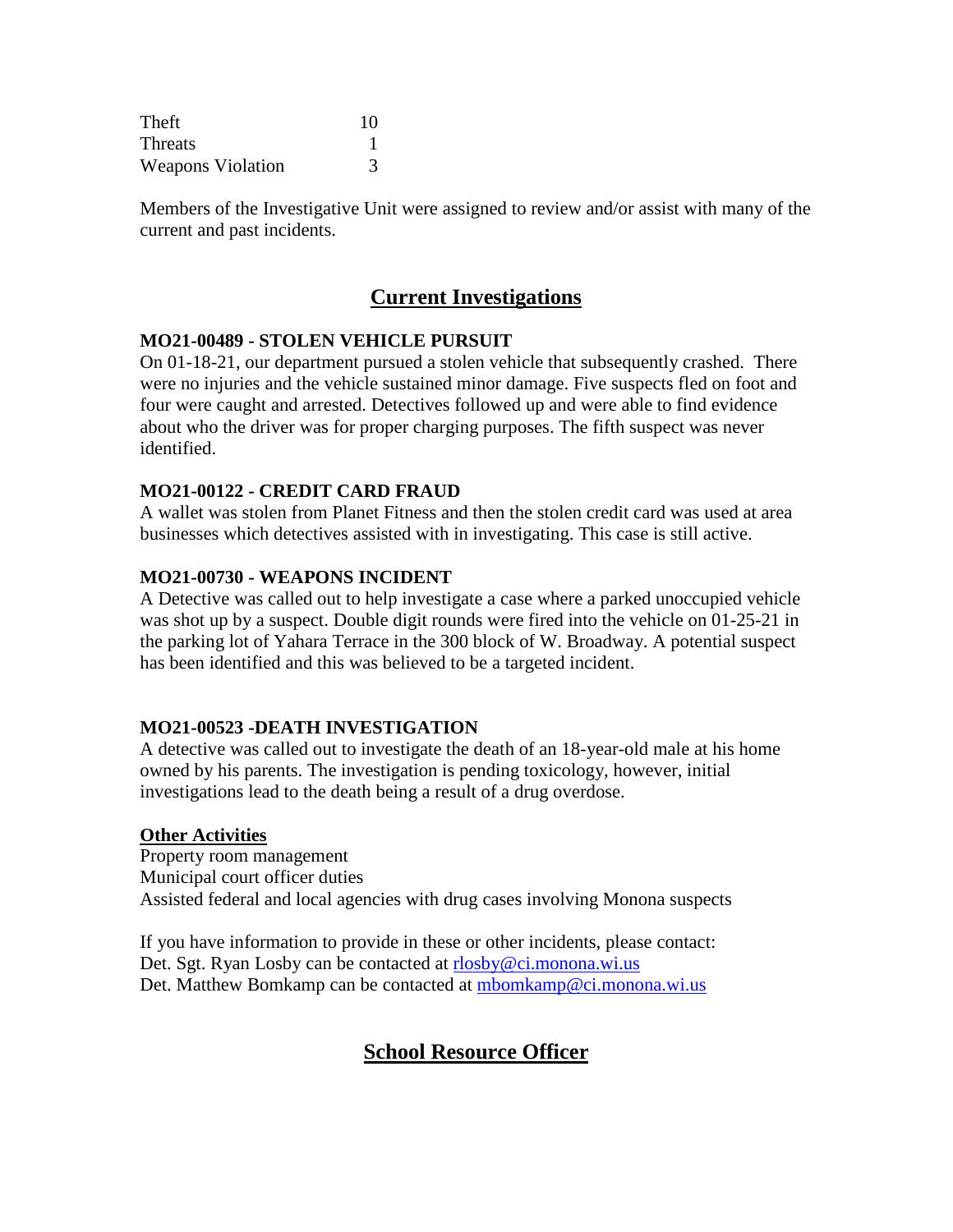SRO Wunsch has been working a rotation to assist patrol due to the COVID-19 situation and plan for virtual learning. Check back for a report once school is back in session.

School Resource Officer Luke Wunsch can be contacted at [Lwunsch@ci.monona.wi.us](mailto:Lwunsch@ci.monona.wi.us)

## **Citation and Arrest Statistics**

During the month of January, the Monona Police issued numerous traffic citations, municipal ordinance (non-traffic) citations, parking citations and warnings. In addition, there were many referrals for charges. See the detail below.

| <b>Traffic Citations</b>             | 172 |
|--------------------------------------|-----|
| <b>Municipal Ordinance Citations</b> | 21  |
| <b>Parking Citations</b>             | 7   |
| <b>Traffic Warnings</b>              | 152 |
| <b>Adult Arrests &amp; Referrals</b> | 19  |
| Juvenile Arrests & Referrals         | 4   |
| <b>Warrant Arrest</b>                | 4   |
| Eligible CRC Referrals               |     |

Each of the adult and juvenile arrests and referrals take at least an hour of the Dispatchers' time to complete the reports and intake paperwork for the Dane County District Attorney's Office. Once completed these forms and reports are reviewed by the Investigations Lieutenant before submitting them to the DA's Office. Each of these submissions is reviewed for referral to the Dane County Community Restorative Court (CRC). CRC is a program to address youthful offenders, age  $17 - 25$ , with little or no Criminal History in a restorative justice model as an alternative to formal criminal charges. The CRC Referrals line above shows the number of Adult Arrests & Referrals who qualified to participate in CRC. Offenders who fail to complete CRC are referred back to the DA's Office for formal charging.

#### **Dispatch**

The Monona Communications Center answers business line calls for Police, Fire, and EMS incidents. Calls for service for Fire and EMS are transferred to the Dane County Communications Center for dispatching of Monona Fire and EMS personnel. The Monona Communications Center advises Police of high priority Fire and EMS calls in the event Officer Response is required. Many of the business line calls include routine phone calls from citizens who are not only seeking police assistance, but also assistance with processing citation payments, requesting police records and general assistance. The dispatchers are also responsible for preparing and filing officer reports, citations, accidents, parking, UCR reporting and many other routine daily duties.